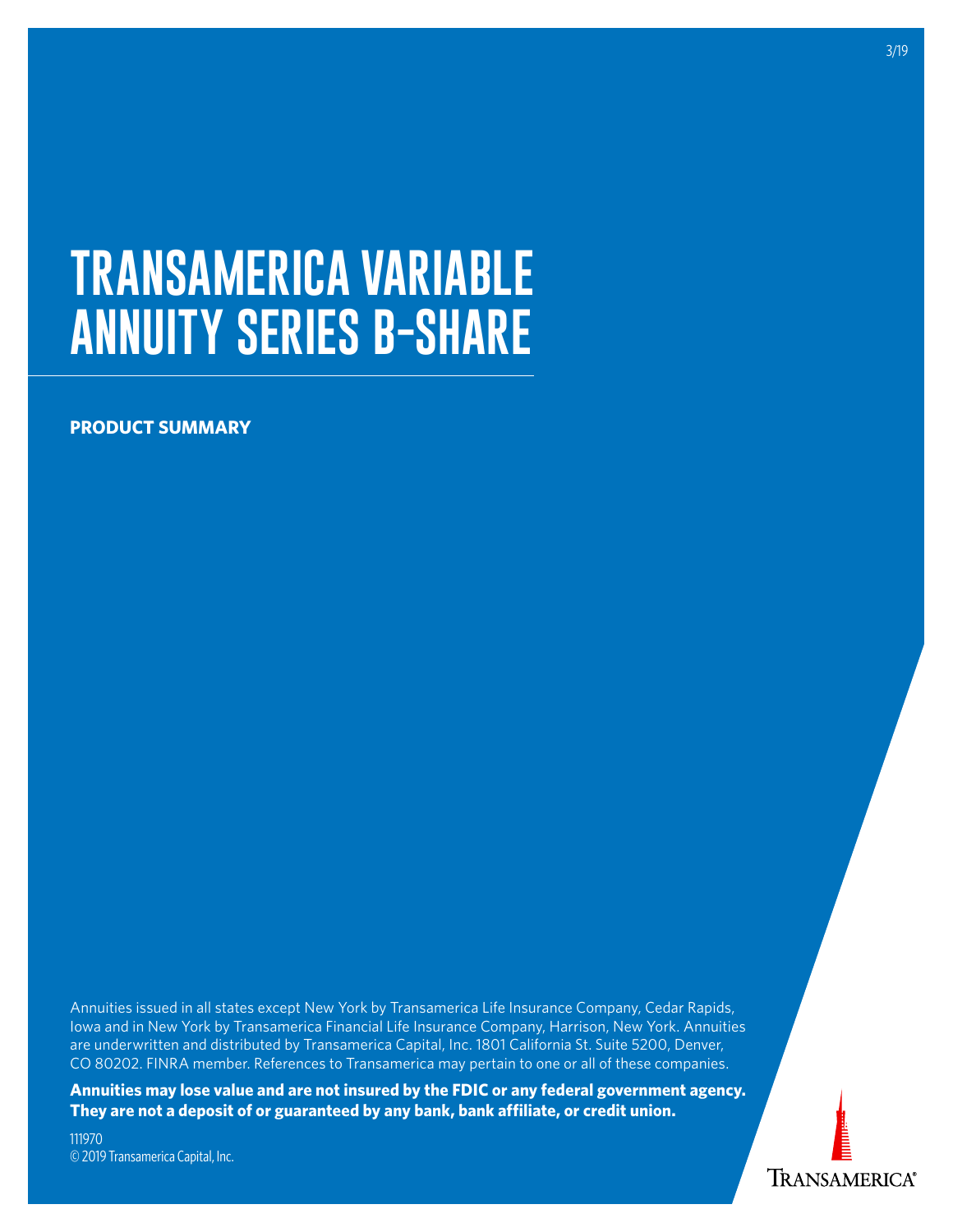# **A 7-YEAR SURRENDER SCHEDULE**

**The Transamerica Variable Annuity Series B-Share offers a seven-year surrender charge schedule and the ability to customize your annuity with optional living and death benefits. Optional living and death benefits can give additional opportunities to grow and protect your retirement income and transfer your assets to loved ones.**

| <b>PREMIUM AMOUNTS</b>                                                                                                                                                    |                                                                                                                                                                                                                                                       |                |    |                                                                                                                                                  |    |    |                |      |
|---------------------------------------------------------------------------------------------------------------------------------------------------------------------------|-------------------------------------------------------------------------------------------------------------------------------------------------------------------------------------------------------------------------------------------------------|----------------|----|--------------------------------------------------------------------------------------------------------------------------------------------------|----|----|----------------|------|
| <b>Minimum Initial Premium:</b>                                                                                                                                           | \$1,000 (Qualified), \$5,000 (Nonqualified)                                                                                                                                                                                                           |                |    |                                                                                                                                                  |    |    |                |      |
| <b>Minimum Subsequent Premiums:</b>                                                                                                                                       | \$50                                                                                                                                                                                                                                                  |                |    |                                                                                                                                                  |    |    |                |      |
| <b>Maximum Subsequent Premiums</b><br>(per policy year after the first<br>policy anniversary):                                                                            | Lesser of \$60,000 or IRS contribution limit (Qualified), \$25,000 (Nonqualified).                                                                                                                                                                    |                |    |                                                                                                                                                  |    |    |                |      |
| <b>Maximum Cumulative Premiums:</b>                                                                                                                                       | $$1,000,000$ (0 - 80), \$500,000 (Over age 80)                                                                                                                                                                                                        |                |    |                                                                                                                                                  |    |    |                |      |
| <b>FEES AND CHARGES</b>                                                                                                                                                   |                                                                                                                                                                                                                                                       |                |    |                                                                                                                                                  |    |    |                |      |
| <b>Annual Fund Facilitation Fee:</b>                                                                                                                                      | Up to a 0.30% annualized fee assessed daily as a percentage of certain<br>investment options.                                                                                                                                                         |                |    |                                                                                                                                                  |    |    |                |      |
| <b>Annual Service Charge:</b>                                                                                                                                             | \$50 (Up to \$35 may be waived with net premiums paid or policy value of \$50,000 or<br>more; up to \$50 may be waived with net premiums paid or policy value of \$250,000 or<br>more). Service Charge will never be greater than 2% of policy value. |                |    |                                                                                                                                                  |    |    |                |      |
| <b>SURRENDER CHARGE SCHEDULE</b>                                                                                                                                          |                                                                                                                                                                                                                                                       |                |    |                                                                                                                                                  |    |    |                |      |
| <b>Years Since Premium Payment:</b>                                                                                                                                       | 1                                                                                                                                                                                                                                                     | $\overline{2}$ | 3  | 4                                                                                                                                                | 5  | 6  | $\overline{7}$ | $8+$ |
| <b>Percentage of Premium</b><br><b>Payment Withdrawn:</b>                                                                                                                 | 8%                                                                                                                                                                                                                                                    | 8%             | 7% | 6%                                                                                                                                               | 5% | 4% | 3%             | 0%   |
| <b>DEATH BENEFIT OPTIONS</b> (Investment options may be limited).                                                                                                         |                                                                                                                                                                                                                                                       |                |    |                                                                                                                                                  |    |    |                |      |
| <b>Policy Value:</b>                                                                                                                                                      | <b>Issue age:</b> $0 - 89$ , M&E&A fee: 1.15%. Mortality & expense risk fee & administrative<br>charge (M&E&A) is an annual fee assessed daily and is a percentage of the subaccount<br>policy value.                                                 |                |    |                                                                                                                                                  |    |    |                |      |
| <b>Return of Premium:</b>                                                                                                                                                 | <b>Issue age:</b> 0 - 85, M&E&A fee: 1.30%. M&E&A is an annual fee assessed daily and is a<br>percentage of the subaccount policy value.                                                                                                              |                |    |                                                                                                                                                  |    |    |                |      |
| <b>Annual Step-Up:</b>                                                                                                                                                    | <b>Issue age:</b> 0 - 75, M&E&A fee: 1.50%. M&E&A is an annual fee assessed daily and is a<br>percentage of the subaccount policy value.                                                                                                              |                |    |                                                                                                                                                  |    |    |                |      |
| ADDITIONAL BENEFIT OPTIONS (Not available with the policy value death benefit). Not available in New York.                                                                |                                                                                                                                                                                                                                                       |                |    |                                                                                                                                                  |    |    |                |      |
| <b>Additional Death Distribution<sup>SM</sup></b><br>$(ADDSM)$ :                                                                                                          | <b>Issue age:</b> 0 - 80. Additional fee of 0.25% of the policy value on each<br>benefit anniversary.                                                                                                                                                 |                |    |                                                                                                                                                  |    |    |                |      |
| Additional Death Distribution+SM<br>$(ADD+SM)$ :                                                                                                                          | <b>Issue age:</b> 0 - 75. Additional fee of 0.55% of the policy value on each<br>benefit anniversary.                                                                                                                                                 |                |    |                                                                                                                                                  |    |    |                |      |
| <b>LIVING BENEFIT OPTIONS</b> (Only one living benefit is available on a policy at a time. Living benefit<br>fees may increase. See benefit information details on back). |                                                                                                                                                                                                                                                       |                |    |                                                                                                                                                  |    |    |                |      |
| Transamerica Income Edge <sup>SM</sup> :                                                                                                                                  |                                                                                                                                                                                                                                                       |                |    | Issue age: 0-85, Fee 1.25%. <sup>1,*</sup> Additional fee is deducted each benefit quarter in<br>arrears as a percentage of the withdrawal base. |    |    |                |      |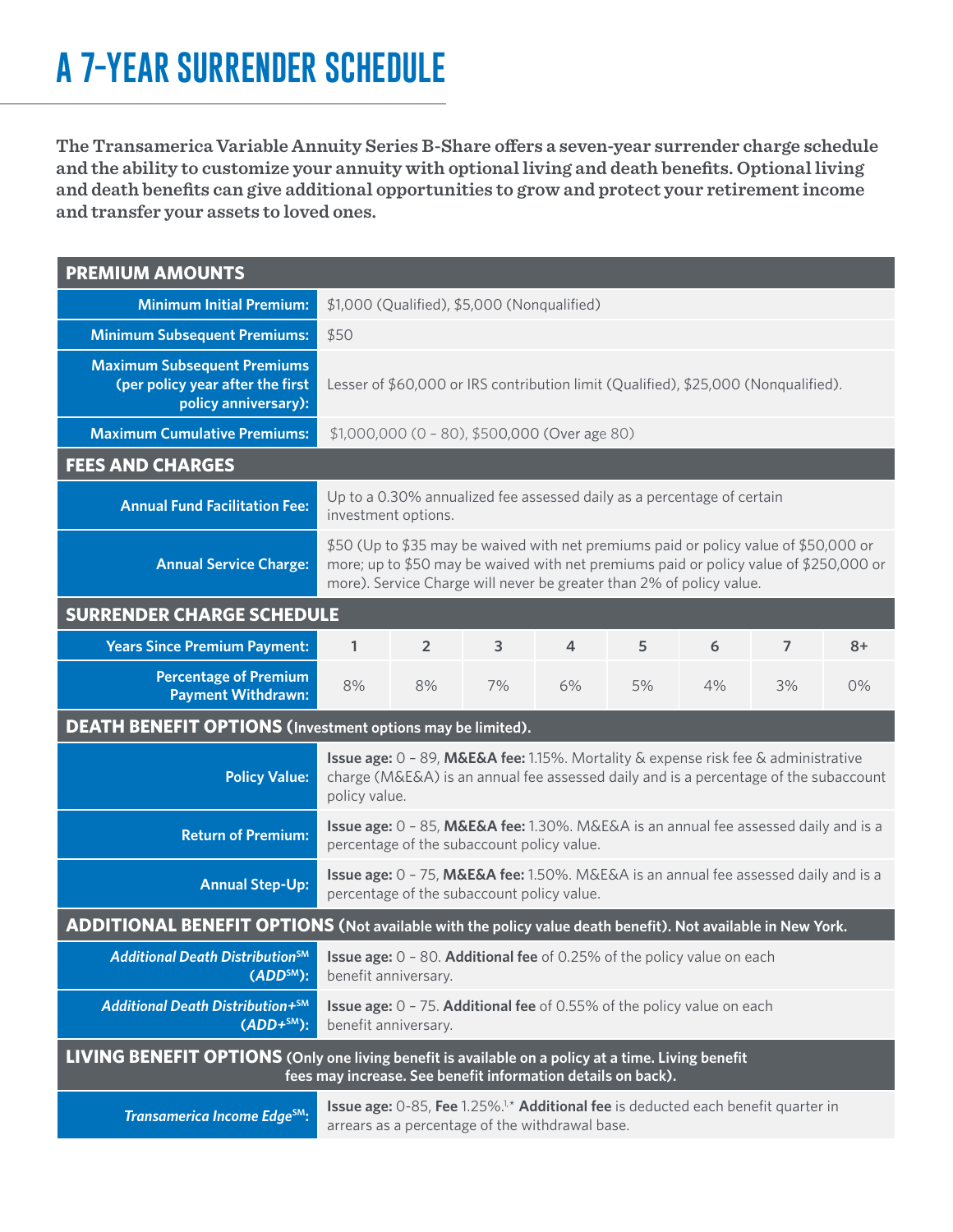# **LIVING BENEFIT OPTIONS (CONTINUED)**

|                                                           | <b>Issue age: <math>0 - 85</math>.</b>                                                                                                                                                                                              |                |    |    |      |  |  |  |
|-----------------------------------------------------------|-------------------------------------------------------------------------------------------------------------------------------------------------------------------------------------------------------------------------------------|----------------|----|----|------|--|--|--|
| <b>Retirement Income Choice® 1.6:</b>                     | Designated Allocation Option Fees: Group A: Single Life: 1.50%, Joint Life: 1.60%,*<br>Group B: Single Life: 1.50%, Joint Life: 1.60%,*<br>Group C: Single Life: 1.50%, Joint Life: 1.60%.*                                         |                |    |    |      |  |  |  |
|                                                           | Additional fee is deducted each benefit quarter<br>in arrears as a percentage of the withdrawal base.                                                                                                                               |                |    |    |      |  |  |  |
|                                                           | <b>Income Enhancement<sup>SM</sup> Option Additional Fee:</b> Single Life: 0.30%, Joint Life: 0.50%.                                                                                                                                |                |    |    |      |  |  |  |
|                                                           | Death Benefit Option Additional Fee: Single Life: 0.40%, Joint Life: 0.35%.                                                                                                                                                         |                |    |    |      |  |  |  |
| <b>Retirement Income Max<sup>®</sup>:</b>                 | <b>Issue age:</b> $0 - 85$ , Fee: Single Life: 1.35%, Joint Life: 1.45%.* Additional fee is deducted<br>each benefit quarter in arrears as a percentage of the withdrawal base.                                                     |                |    |    |      |  |  |  |
| <b>OTHER BENEFIT OPTIONS</b>                              |                                                                                                                                                                                                                                     |                |    |    |      |  |  |  |
| <b>Liquidity Rider:</b>                                   | <b>Issue age:</b> 0 - 89. <b>Additional fee</b> of 0.50% is an annual fee assessed daily for the first<br>four policy years and is a percentage of the subaccount policy value. The Liquidity<br>Rider is not offered at all firms. |                |    |    |      |  |  |  |
| <b>Years Since Premium Payment:</b>                       |                                                                                                                                                                                                                                     | $\overline{2}$ | 3  | 4  | $5+$ |  |  |  |
| <b>Percentage of Premium</b><br><b>Payment Withdrawn:</b> | 8%                                                                                                                                                                                                                                  | 8%             | 7% | 6% | 0%   |  |  |  |
| <b>INVESTMENT OPTIONS</b>                                 |                                                                                                                                                                                                                                     |                |    |    |      |  |  |  |

A comprehensive lineup of investment options from some of the most-recognized money managers in the industry. Investment option management fees vary.

| <b>WITHDRAWAL OPTIONS</b>                                                       |                                                                                                                                                                                                                                                                                                                                              |  |  |  |
|---------------------------------------------------------------------------------|----------------------------------------------------------------------------------------------------------------------------------------------------------------------------------------------------------------------------------------------------------------------------------------------------------------------------------------------|--|--|--|
| <b>Withdrawal Amount Available</b><br><b>Annually Without Surrender Charge:</b> | 10% of premium payments, less any prior withdrawals in the same policy year.<br>Minimum withdrawal amount is \$500. Withdrawals from the fixed accounts<br>may be subject to an excess interest adjustment. <sup>3</sup>                                                                                                                     |  |  |  |
| <b>Systematic Payout:</b>                                                       | Monthly, quarterly, semi-annual, or annual withdrawals (\$50 minimum).                                                                                                                                                                                                                                                                       |  |  |  |
| <b>Nursing Care and Terminal</b><br><b>Condition Withdrawals:</b>               | After the policy issue date, you may withdraw all or part of the policy value if you<br>or your spouse were to be confined to a hospital or nursing facility for 30 consecutive<br>days, or diagnosed with a terminal condition with less than one year to live (a mini-<br>mum withdrawal of \$1,000 applies). Not available in California. |  |  |  |
| <b>Unemployment Waiver:</b>                                                     | Withdrawals from your policy under certain conditions due to termination, layoff,<br>or other involuntary job loss. A \$5,000 minimum cash value is required at time of<br>surrender. Not available in California, Connecticut, Florida, and Montana.                                                                                        |  |  |  |

# **STATE REQUIREMENTS**

*Income Enhancement* is not available in California, Connecticut and New York.

**Some features may vary and may not be available in all states. Conditions and restrictions may apply. See prospectus for details. \*The withdrawal and growth percentages (if applicable) and living benefit fees may change and the amounts listed herein may not be the most current rates.** The most current percentages and living benefit fees are disclosed in the applicable Rate Sheet Prospectus Supplement, which may be amended by us from time to time. Please contact our administrative office to determine whether the rates above have been amended. **You should not purchase this living benefit without first obtaining the applicable Rate Sheet Prospectus Supplement.** 

1 An annual fee of 1.25% of the withdrawal base will be deducted on a pro-rata basis from the Select and Flexible Options at the end of each living benefit quarter and only deducted from the Stable Account if the other options are exhausted. 2 Issue ages in New York are 59 – 85 for single life and 62 – 85 for joint life.

3 Adjustment due to a premature withdrawal or transfer from the fixed account. The adjustment may increase or decrease the amount of the withdrawal or transfer. The Stable Account offered under *Transamerica Income Edge* is not subject to Excess Interest Adjustments. The Stable Account is a fixed account option that is only available if you elect the *Transamerica Income Edge* living benefit.